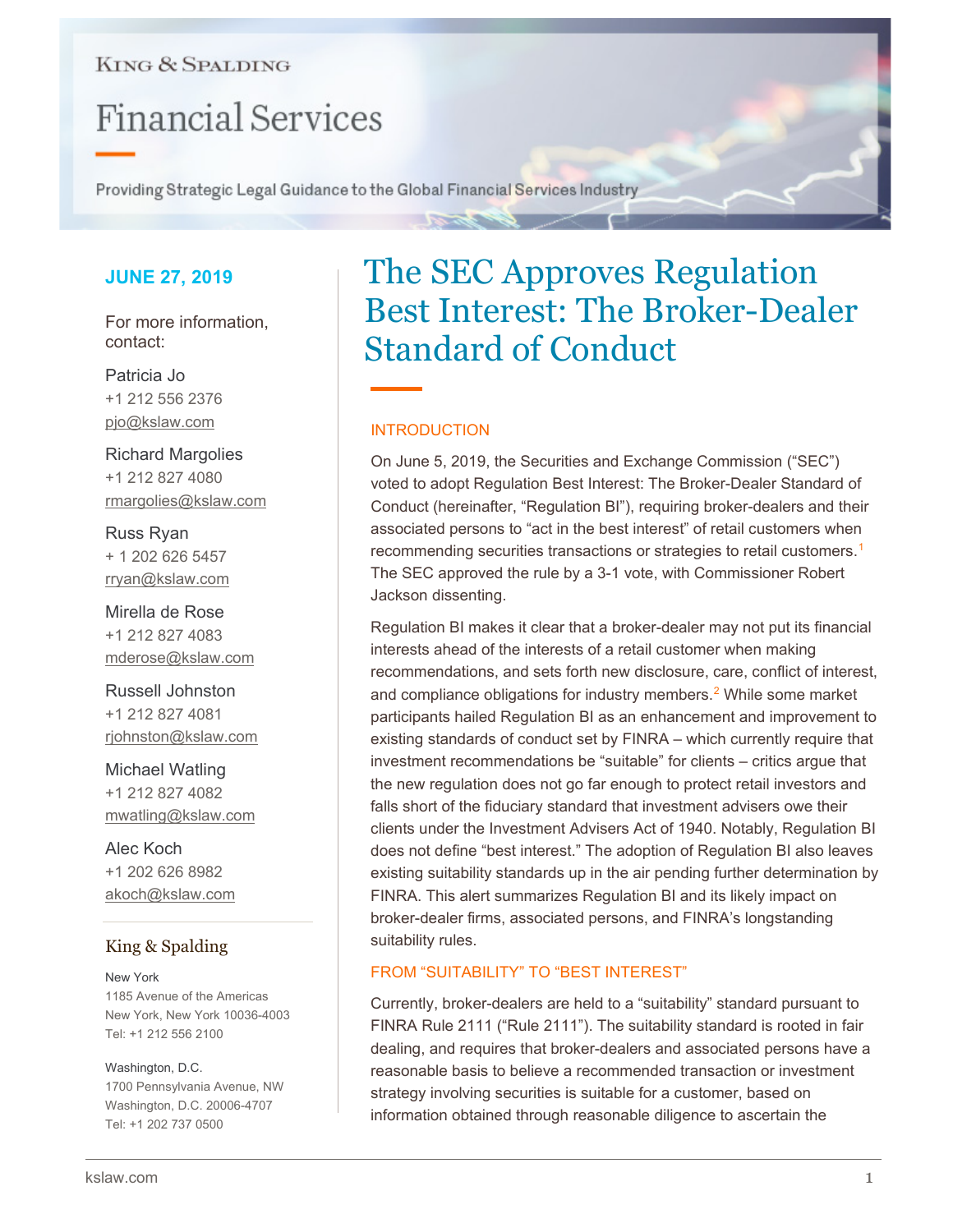#### FINANCIAL SERVICES



customer's investment profile.[3](#page-3-2) A customer's investment profile can include age, investments, financial situation, tax status, objectives, investing experience, investment time horizon, liquidity needs, and risk tolerance. Suitability also requires that brokers have a firm understanding of both the recommended product and the customer's investment profile.

Regulation BI alters the existing suitability standard and framework by imposing new obligations on broker-dealers, including:

- Disclosure Obligation: A requirement that broker-dealers disclose material facts about the scope and terms of their relationship with the customer, including disclosures that the firm or representative is acting in a broker-dealer capacity, the fees and charges the customer will incur, and the type and scope of services to be provided by the broker-dealer.[4](#page-3-3) In addition, broker-dealers must disclose all material facts about their recommendations to the customer, including conflicts of interest associated with the recommendation, such as conflicts associated with proprietary products, payments from third parties, and compensation arrangements;<sup>[5](#page-3-4)</sup>
- Care Obligation: A requirement to exercise reasonable diligence, care, and skill when making a recommendation to a retail customer. The broker-dealer must understand potential risks and rewards, and must consider the costs associated with the recommendation;
- Conflict of Interest Obligation: A requirement to establish, maintain, and enforce written policies and procedures reasonably designed to identify and either disclose or eliminate conflicts of interest. The policies and procedures must (1) mitigate conflicts that create an incentive for the firm's financial professionals to place their interests above the retail customer's interest; (2) prevent material limitations on offerings, such as a limited product menu or the offering of only proprietary products, from causing the firm or its financial professionals to place their interests ahead of the retail customer's interest; and (3) eliminate sales contests, sales quotas, bonuses, and non-cash compensation that are based on the sale of specific securities or types of securities within a limited period of time;
- Compliance Obligation: A requirement for broker-dealers to establish, maintain, and enforce policies and procedures reasonably designed to achieve compliance with Regulation BI as a whole.<sup>[6](#page-3-5)</sup>

Along with Regulation BI, the SEC approved a new Form CRS Relationship Summary, which requires both investmentadvisers and broker-dealers to deliver relationship summaries to retail investors at the beginning of their relationship. This summary, provided in a standardized question and answer format for easy comparison, must include information about the firm's services, fees and costs, conflicts of interest, legal standard of conduct, and existing disciplinary history.<sup>[7](#page-3-6)</sup> The SEC also issued an interpretation to reaffirm and clarify its views of the fiduciary duty that investment advisers owe to their clients under the Investment Advisers Act of 1940, and an interpretation of the "solely incidental" prong of the broker-dealer exclusion under the same Act, intended to more clearly delineate when a broker-dealer's performance of advisory activities causes it to become an investment adviser within the Act.<sup>[8](#page-3-7)</sup>

### IMPLEMENTING REGULATION BI

What do these obligations mean for broker-dealers? In his dissent, Commissioner Jackson warned that the rule "fails to require that investor interests come first" and that it does not define the term "Best Interest," rendering Regulation BI "far too ambiguous about a question on which there should be no confusion."<sup>[9](#page-3-8)</sup> Other critics have argued that Regulation BI merely codifies the status quo, or even weakens existing standards if brokers rely on merely disclosing conflicts of interest, instead of mitigating or eliminating them.<sup>[10](#page-3-9)</sup>

The SEC has given the industry slightly more than a year – until June 30, 2020 – to become compliant with Regulation BI. In the interim, FINRA will likely need to decide how Regulation BI impacts its own suitability rule. While it is too early to predict the fate of FINRA Rule 2111, early commentary from FINRA suggests that the suitability standard may become moot with Regulation BI in place. Prior to the adoption of Regulation BI, FINRA's CEO said that if the regulation "covered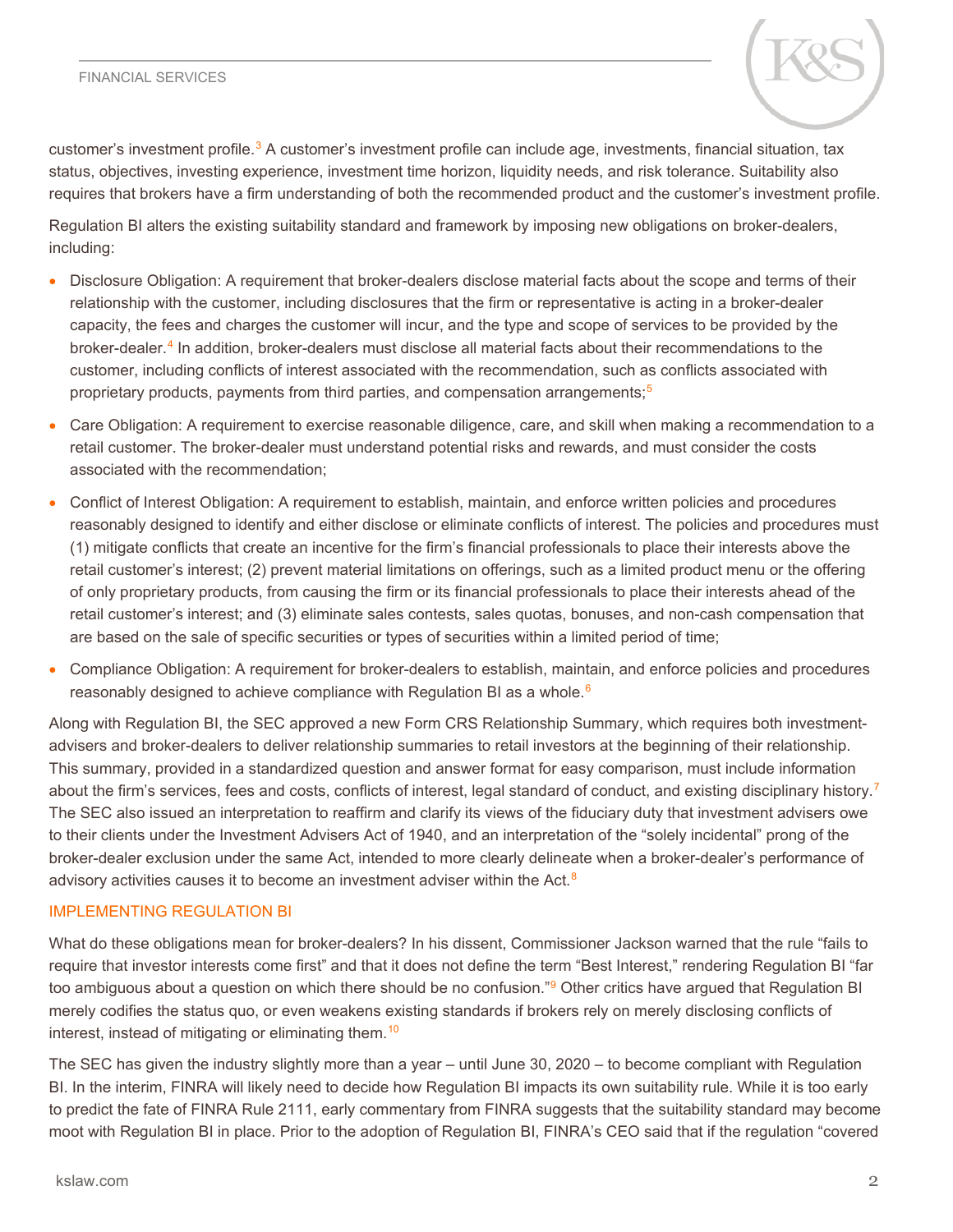

100% of our suitability rule . . . then we might look at whether we need our suitability rule or do we need it in all circumstances."[11](#page-3-10) Similarly, at FINRA's annual conference in Washington, D.C., another FINRA official commented that the existing suitability rule would likely be mooted by Regulation BI, as it would "raise the bar set by FINRA's suitability rule," and "if there is overlap — and certainly from the proposal, it appears that there's a lot — there would be no need for suitability."<sup>[12](#page-3-11)</sup>

#### STATE FINANCIAL REGULATORS

One issue left unaddressed by the SEC is whether state fiduciary rules would be preempted by the federally promulgated Regulation BI. Instead, the SEC deferred that issue to the judicial branch, stating that "the preemptive effect of Regulation Best Interest on any state law governing the relationship between regulated entities and their customers [will] be determined in future judicial proceedings based on the specific language and effect of that state law."<sup>[13](#page-3-12)</sup> Adding to the confusion is that several state financial regulators look to be passing stronger investor protection rules at the state level; for example, regulators in Nevada, Maryland, New Jersey, and Massachusetts are already considering more restrictive proposals for uniform fiduciary standards applicable to both broker-dealers and investment advisors[.14](#page-3-13) New York is also considering a bill that would require non-fiduciaries to make conflict of interest disclosures.[15](#page-3-14)

#### **CONCLUSION**

Federal approval of Regulation BI has been a long time coming, but much remains unknown for its long-term impact on broker-dealers and associated persons. All eyes will be on the SEC for clarity on how Regulation BI will be implemented and enforced and how states and self-regulatory organizations like FINRA will react with their own rulemaking. Until then, it's safe to assume that the tide will continue to move toward stricter regulatory scrutiny for brokers' investment recommendations to retail investors.

#### **ABOUT KING & SPALDING**

Celebrating more than 130 years of service, King & Spalding is an international law firm that represents a broad array of clients, including half of the Fortune Global 100, with 1,100 lawyers in 20 offices in the United States, Europe, the Middle East and Asia. The firm has handled matters in over 160 countries on six continents and is consistently recognized for the results it obtains, uncompromising commitment to quality, and dedication to understanding the business and culture of its clients.

This alert provides a general summary of recent legal developments. It is not intended to be and should not be relied upon as legal advice. In some jurisdictions, this may be considered "Attorney Advertising."

| ABU DHABI | CHICAGO          | <b>HOUSTON</b> | NEW YORK             | <b>SILICON VALLEY</b> |
|-----------|------------------|----------------|----------------------|-----------------------|
| ATLANTA   | DUBAI            | <b>LONDON</b>  | <b>PARIS</b>         | <b>SINGAPORE</b>      |
| AUSTIN    | <b>FRANKFURT</b> | LOS ANGELES    | <b>RIYADH</b>        | TOKYO                 |
| CHARLOTTE | GENEVA           | <b>MOSCOW</b>  | <b>SAN FRANCISCO</b> | WASHINGTON, D.C.      |